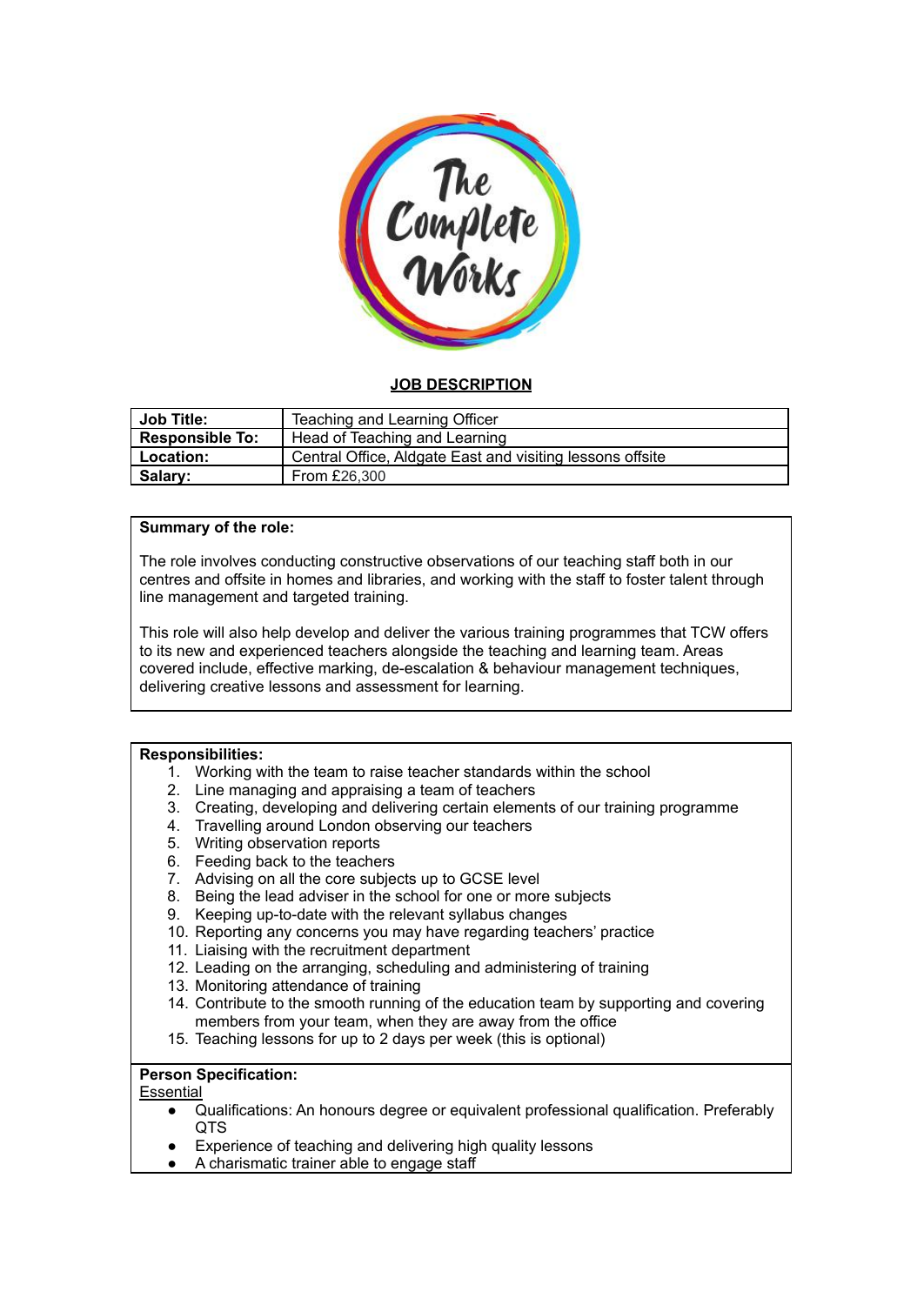- Strong people management skills with the ability and knowledge to motivate, train, develop, appraise and manage a team
- Significant knowledge of:
	- o Current curriculum for all Key Stages
	- o Working with children with SEN/behavioural needs
	- o Different teaching practices
	- o Pedagogy
	- o Safeguarding
	- Accuracy and high levels of attention to detail
- Ability to work alone and with initiative
- Excellent organisational and planning skills and ability to multi-task
- Adaptable and flexible approach to work
- Willing to embrace change and challenge processes to improve efficiency
- Able to manage workloads and prioritise efficiently when needed
- A team player who is able to develop effective relationships with the team and work in partnership with others
- Excellent numeracy, written English and verbal communications skills
- Strong administration skills
- Good I.T. knowledge of using Microsoft Office packages, Gmail, Google Drive, etc
- **Excellent telephone manner**
- Personable, professional and courteous in manner
- A friendly, positive and proactive attitude to work
- Able to manage stressful environments and have a strong aptitude for resilience
- Able to be discreet and loyal
- Able to handle confidential material professionally

## **Desirable**

- Experience of working in a creative environment
- Creative background
- Experience of working in a charity

The job description is not an exhaustive list and there may be times when the Chief Executive Officer or Headteacher will require certain tasks to be undertaken that may not be listed here. These will always fall within the policies and procedures of TCW and within the remit of what may be expected in your role. There will always be a discussion between all parties on whether the successful candidate feels they can manage these extra tasks.

### **Extra information:**

This is a salaried full time position. This role is only expected to work in the office during term time with the exception of an additional 10 specified, out-of-term, office days (dates TBC in advance of the commencement of the school year or upon request). Official leave is 20 days per annum (to be taken out of school time) plus bank holidays, however the rest of the school holidays staff are only expected to work from home to the degree required to meet their duties though should be contactable as required. This role may also be entitled to up to 5 days unpaid term-time leave per annum, to be taken in blocks of no more than 2 days at the discretion of the Headteacher.

The working hours are based on 09.00-17.00 with a 30-minute lunch break weekdays with some planning, preparation, reports, admin and meetings taking place outside of these hours. TCW reserve the right to hold meetings, social events and performances after these hours, which you would be expected to attend. This includes weekly Tuesday and Thursday training sessions, which finish at 6.00pm, the TCW showcase and the Student Awards event, which finish at 8.00pm. Dates are provided at the beginning of every new academic year.

This role will be directly line managed by the Head of Teaching and Learning. Performance reviews will happen at least twice a year. It is expected that all successful candidates will follow the policies and procedures of TCW at all times and conduct themselves in a manner